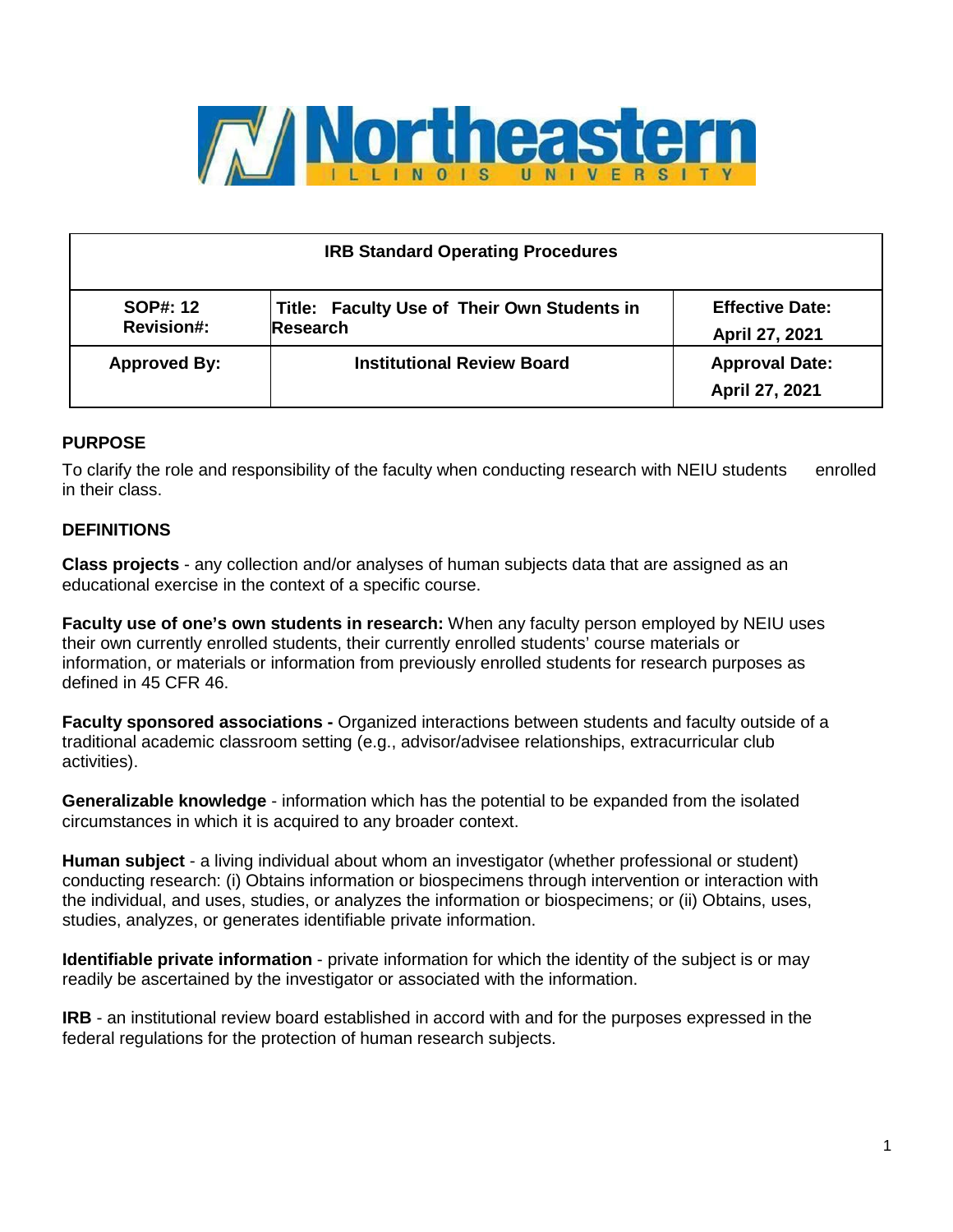**Minimal risk -** the probability and magnitude of harm or discomfort anticipated in the research are not greater in and of themselves than those ordinarily encountered in daily life or during the performance of routine physical or psychological examinations or tests. Previously collected materials: Any course work, projects, papers, etc. that were created by students in contemplation of course completion and receipt of a grade and were retained by the faculty person who taught the course. These materials were collected and retained for non-research purposes.

**Program Evaluation-** Systematic collection of information about the activities, characteristics and outcomes of programs to make judgements about the program (or process, products, systems, organizations, personnel, or policies), improve effectiveness, and/or inform decisions about future program development.

**Research** - systematic investigation, including research development, testing and evaluation, designed to develop or contribute to generalizable knowledge.

# **POLICY**

It is the policy of NEIU IRB that all research be conducted in accordance with the tenets of the Belmont Report. This includes maintaining the highest ethical standards and full respect for persons participating in human subject research. A core principle of the regulations governing the use of human subjects in research is that each person's participation is voluntary, based upon full and accurate information and with full informed consent.

- As a general policy, NEIU IRB discourages faculty from using their own students and/or student materials in human subjects research, unless there is a compelling and legitimate justification for its use. Whenever possible, faculty should not collect data from their students directly. IRB approval will be on a case-by-case basis.
- If one's own students are to be used in research, then the principal investigator (PI) and their research team must take all due precautions to protect the safety, rights and welfare of the participants, ensure the proper privacy and security of the research data and comply with all applicable University policies for the protection of students and student information at NEIU.

## **Faculty who choose to use their current students as research participants may do so only under the following conditions:**

- There are no feasible alternative methods of data collection.
- Students must be given an opt-in option and not an opt-out option.
- There are no incentives, rewards or extra credit offered for participation.
- Priority remains on teaching, not data collection.
- Aggregated data use is preferred over identifiable data.
- A third party must be used to collect data.
- PI must provide a compelling rationale in the IRB application why they must use their own students for research over any other option.
- Students must be allowed to file a complaint/discuss concerns directly with the NEIU IRB Chairperson, and/or the NEIU Institutional Official (IO) and the faculty must provide these contact information before the study begins.
- Students are considered a vulnerable population due to the power dynamic between the faculty and student. As such, the review will be either expedited or full review, unless the IRB determines that the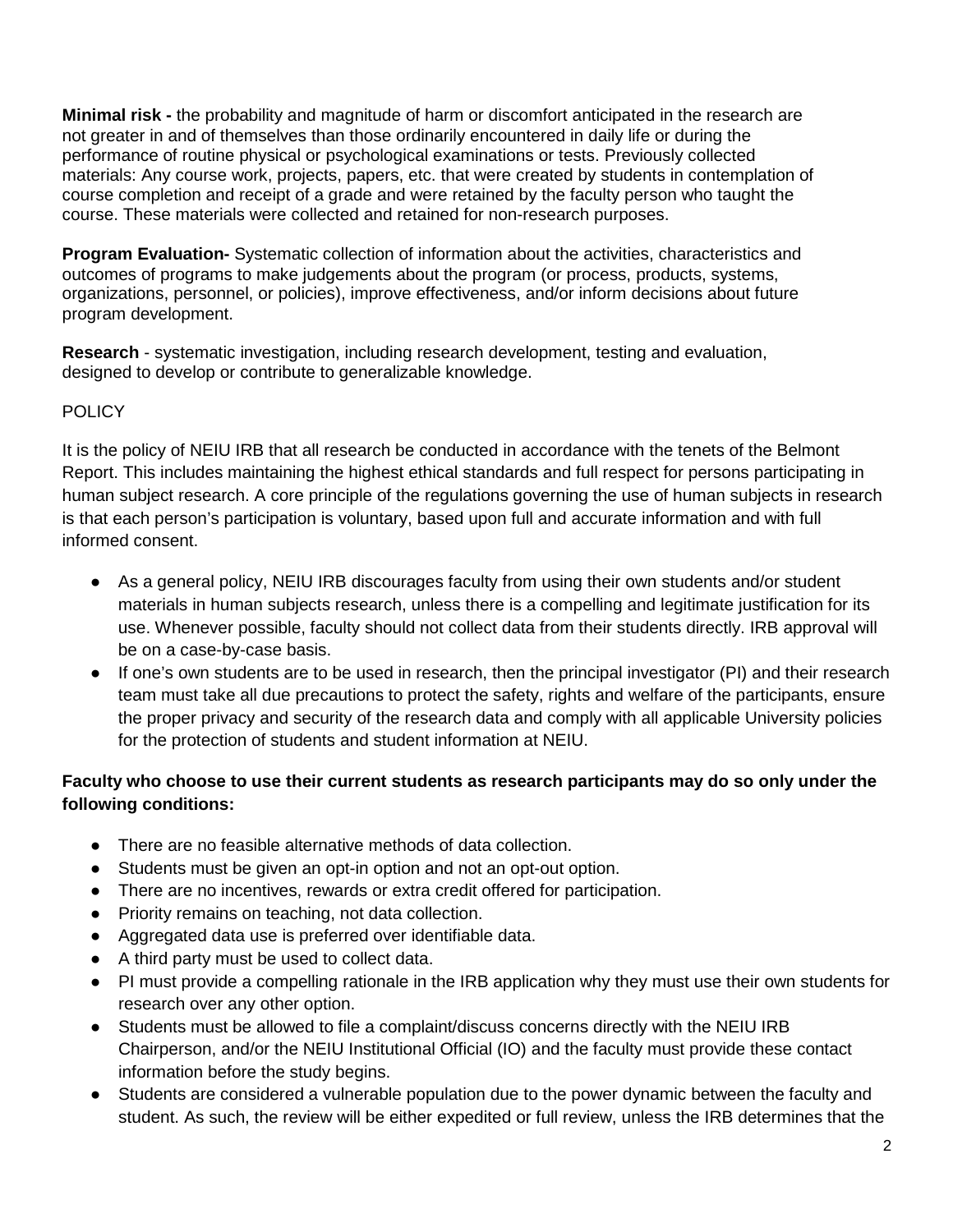study qualifies under an Exempt category.

PI must comply with Family Educational Rights and Privacy Act (FERPA) and get signed authorization to use FERPA protected information for research purposes. FERPA authorization is not required for directory information that is publicly available and thus not directly collected from the student subjects. The NEIU Registrar has final authority over FERPA protected data use. The IRB cannot override a final decision by the Registrar.

# **RESPONSIBILITIES IN DATA COLLECTION**

- The recruitment and/or consent process will be conducted by someone who does NOT have a status and/or classroom relationship with the potential subjects. The faculty member cannot recruit and/or gain consent.
- If the research is conducted within the classroom setting, data can be collected but not analyzed while the course is in session and not analyzed until grades are posted for students to see.
- Students identity and data collected are to be confidential until grades are posted.
- The faculty should not know which students have agreed or not agreed to participate in the study.
- Participation of students must be voluntary.
- Students may stop participating at any time without penalty.
- Students must not be penalized for non-participation.
- For studies conducted during class time, students who do not participate must be assigned an alternate task by the \*third party so as to have those students be active while others are engaged in the study.
- If data collection is taking place outside of the instructional time, non-participating students can be excused.
- The research presents no greater than minimal risk to subjects.
- The recruitment/consent language contains clear statements to address and minimize coercion and undue influence.
- Students must be provided with informed consent, following procedures that have been approved by NEIU IRB.

# **Third Party Role in Data Collection**

NEIU IRB requires that faculty who are conducting research with their own students use a third party to distribute and collect consent and data. This is similar to how data is collected for a course evaluation. The third party may be an individual from the department/office, another faculty member, or a co-investigator, etc. who has no relationship to the students or course (i.e. not a co-faculty, peer mentor, teaching assistant, or student teacher). The specific role of the third party may or may not require them to be listed as a coinvestigator on the IRB submission. Individuals who are tasked with obtaining consent (i.e., describing the study procedures, answering questions about the study, ensuring comprehension, etc.) are engaged in human research activities and are considered investigators by the IRB. Other individuals (i.e., graduate assistants) who are only tasked with gathering consent (i.e., distributing and collecting data packets) are not themselves considered investigators on the study. How this process will work for each study will depend on the procedures, the subject population, and other components of the specific research plan.

# **Power Difference between Faculty and Student**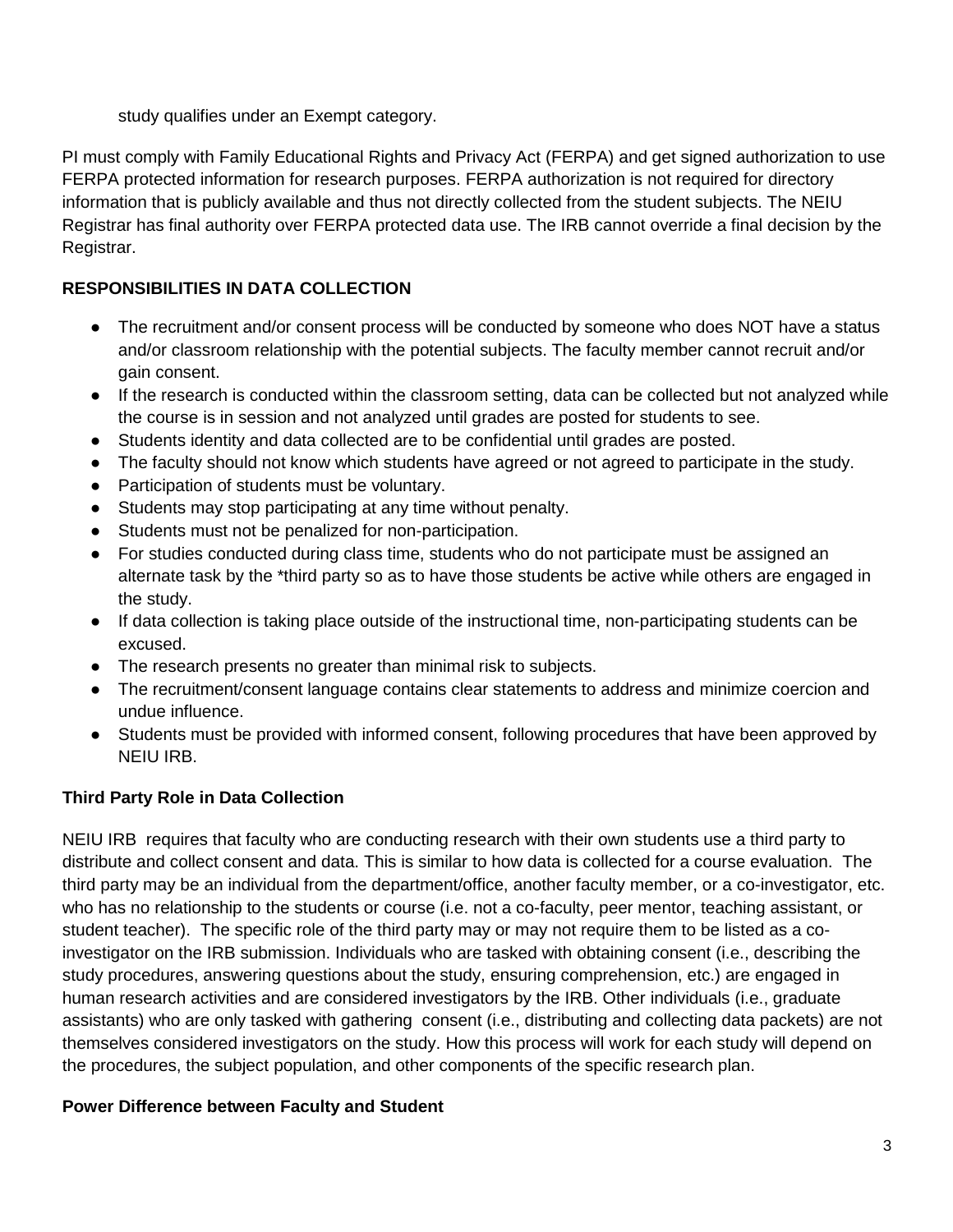Research with one's own students presents unique considerations with regard to human subjects protections. At the center of the issue is the inherent power difference between student and faculty. Regardless of how well a faculty member presents the recruitment and option not to participate, students may feel as though they have to participate or risk having their non-participation impact their grade or relationship with the faculty. In addition, the idea of ongoing voluntary participation is a potential issue if a student intends to enroll in another course with the same faculty or decides she/he/they wants to discontinue participation after initially consenting. Real coercion is rare, but the perception of coercion can be just as problematic in obtaining voluntary informed consent.

Regardless of intentions, a faculty member's use of their own students in research poses significant ethical issues, creates potential risks to research participants due to the inherent conflict of interests or conflict of commitment situation, and raises the issue of voluntariness. At the same time, the IRB recognizes that there are a few times when this is the only viable option available in order to obtain reliable data. When faculty propose to conduct research with students as subjects, sampled from their own classrooms or other facultysponsored associations, the potential for coercion or undue influence increases and additional protections are required. In many cases, the involvement of a neutral third party may be an effective way to address perceived coercion or undue influence.

## **Avoiding Unintentional Coercion or Undue Influence in Classroom Settings**

Many research activities can be similar to or overlap with normal coursework or class projects. It is the researcher's responsibility to ensure that students can truly understand what research participation involves and can distinguish voluntary research activities from required course activities. There are many variations to using this approach depending on the timing and procedures involved. Here are some examples of processes that can help minimize coercion of undue influence:

# **Examples for Avoiding Unintentional Coercion or Undue Influence in Classroom Settings**

### Example of Conducting Research and Soliciting Enrolled Students for Participation:

Data will be collected from students in a targeted class through an anonymous survey (no names or other identifying information will be included). At the end of a class period, the faculty introduces a third party. The faculty member leaves after the third party is introduced. The third party discusses the study with the students, provides consent forms, answers any questions, and then begins to collect data. The third party will collect signed consent forms and keep them in a locked file cabinet until after the class grades have been posted. If data is collected electronically, it is the responsibility of the researcher and the research team to ensure data is collected anonymously or confidentially and not linked to electronic consent forms. The data will not be analyzed until all grades have been posted. Using this process, the students can be assured that the faculty does not know who provided which survey and who did or did not participate.

### Example of Action Research and/or Research with Identifying Information and/or Qualitative Data Collection:

A faculty proposes to use typical student work products which includes identifying information (e.g., assignments, papers, interviews, etc.) as research data. If data is collected electronically, it is the responsibility of the researcher and the research team to ensure data is collected anonymously and not linked to electronic consent forms. Documented (signed) consent forms need to be collected by a third party from students who are willing to provide their data for the study. The third party will present the study to the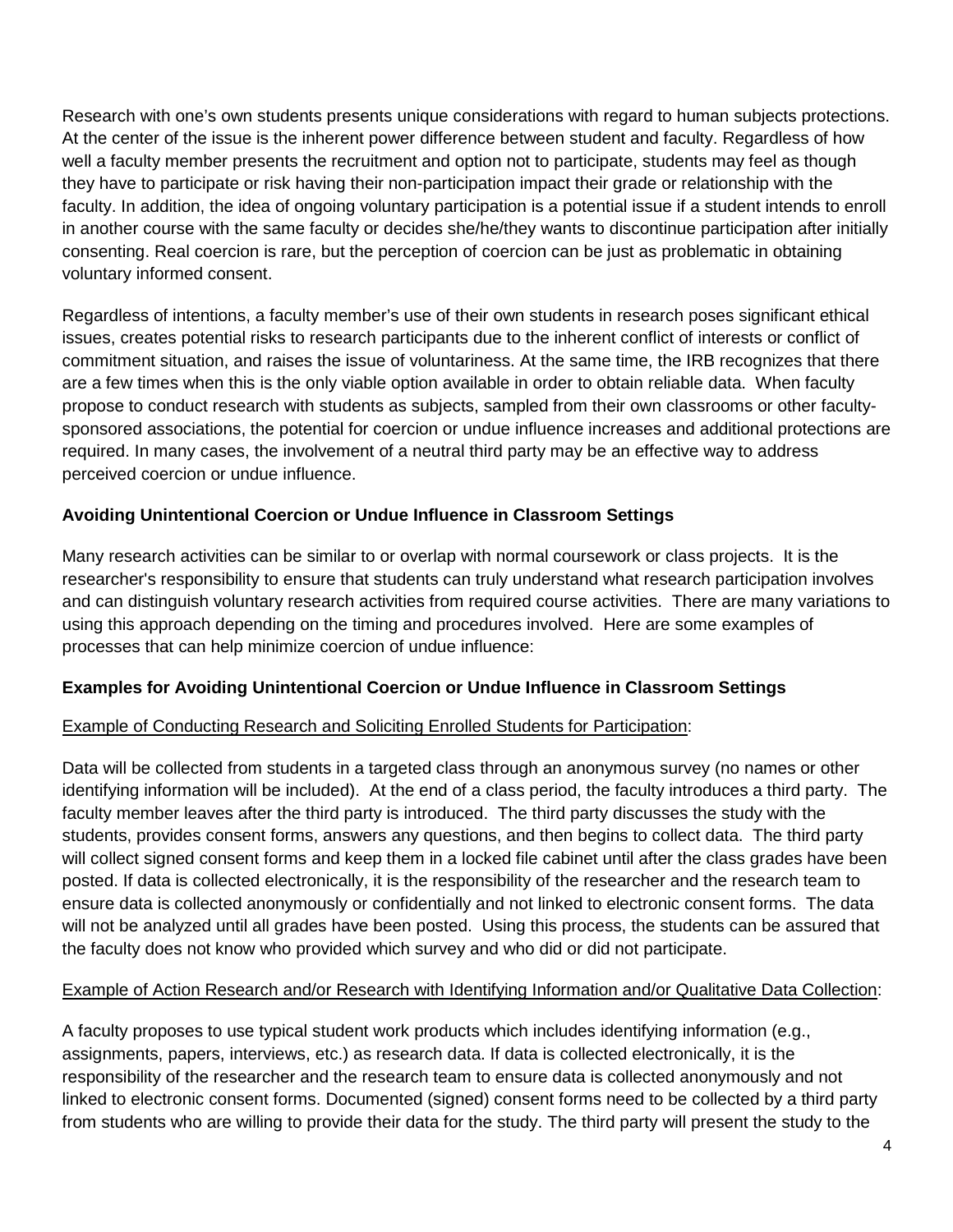class and answer questions. The third party will collect signed consent forms and keep them in a locked file cabinet until after the class grades have been posted. After course grades have been posted, the faculty researcher can access the consent forms and collect and analyze only the work products of those students who have given permission to use their data in the study. Again, in this process the students can be assured that their participation, or lack thereof, has no impact on their grade or their relationship with the faculty.

#### Example of Experimental Action Research and/or Program Evaluation:

A faculty proposes to use data from student work products with or without identifying information (e.g., papers, projects, quizzes, exams, etc.) for analysis and public dissemination (e.g., publication, presentation) OR a faculty alters a component of their typical and usual instruction and/or assignments as a function of a formal research investigation. In either case, the faculty *must* complete an IRB application and obtain informed consent from student subjects. It is recommended that faculty then follow best practices to mitigate unintentional coercion or undue influence in their classroom.

#### Example of Action Research and/or Program Evaluation:

A faculty proposes to use quantitative or qualitative data from typical student work products without identifying information (e.g., quizzes, exams, project scores, etc.) for private analysis or programmatic evaluation. If the faculty is *not* involving any identifying student information in their analyses or their reports, and the analyses are reliant solely on existing data acquired from assignments that are completed as a standard part of the course, then the faculty does *not* need to submit an application for IRB approval. Analysis must be conducted after the course is complete and grades have been submitted.

Program evaluations do not require IRB review or approval. The intent of program evaluation is the assessment of how well a process, product, or program is working in a specific context. The main focus is on process, product, or program. Program evaluations are usually funded by the entity doing the program evaluation. On the other hand, research studies do require IRB approval because research aims to produce new knowledge to contribute to a broader societal endeavor and focuses on population (human subjects). Research studies may have external funding.

**Regulations** [45 CFR 46.102](https://www.ecfr.gov/cgi-bin/retrieveECFR?gp&SID=83cd09e1c0f5c6937cd9d7513160fc3f&pitd=20180719&n=pt45.1.46&r=PART&ty=HTML&se45.1.46_1102)

# **Author Reference**

NEIU IRB

[George Mason Univers it y S OP "Classroom Projects"](https://rdia.gmu.edu/wp-content/uploads/SOP_1.3.5_Classroom-projects_v2.pdf)  [Ball State University SOP on Faculty Use of Own Students in Research and Use of FERPA Protected](https://www.bsu.edu/-/media/www/departmentalcontent/researchintegrity/files/policies/faculty%20use%20of%20own%20students%20in%20research%20and%20use%20of%20ferpa%20protected%20information.pdf?la=en&hash=40BDB48E332D3E06F72D9B94ED1EF219F72A0F80)  [Information, from the Office of Research Integrity and Institutional Review Board](https://www.bsu.edu/-/media/www/departmentalcontent/researchintegrity/files/policies/faculty%20use%20of%20own%20students%20in%20research%20and%20use%20of%20ferpa%20protected%20information.pdf?la=en&hash=40BDB48E332D3E06F72D9B94ED1EF219F72A0F80)

### **Contact Information**

Please direct questions or concerns about this policy to:

| <b>Contact</b>                                                 | <b>Phone</b> | E-Mail               |
|----------------------------------------------------------------|--------------|----------------------|
| <b>IRB</b> Office                                              | 773-442-4675 | irb@neiu.edu         |
| Dean of the College of<br><b>Graduate Studies and Research</b> | 773-442-6012 | gradstudies@neiu.edu |

### **Disclaimer**

The University reserves the right to modify or amend sections of this IRB SOP at any time at its sole